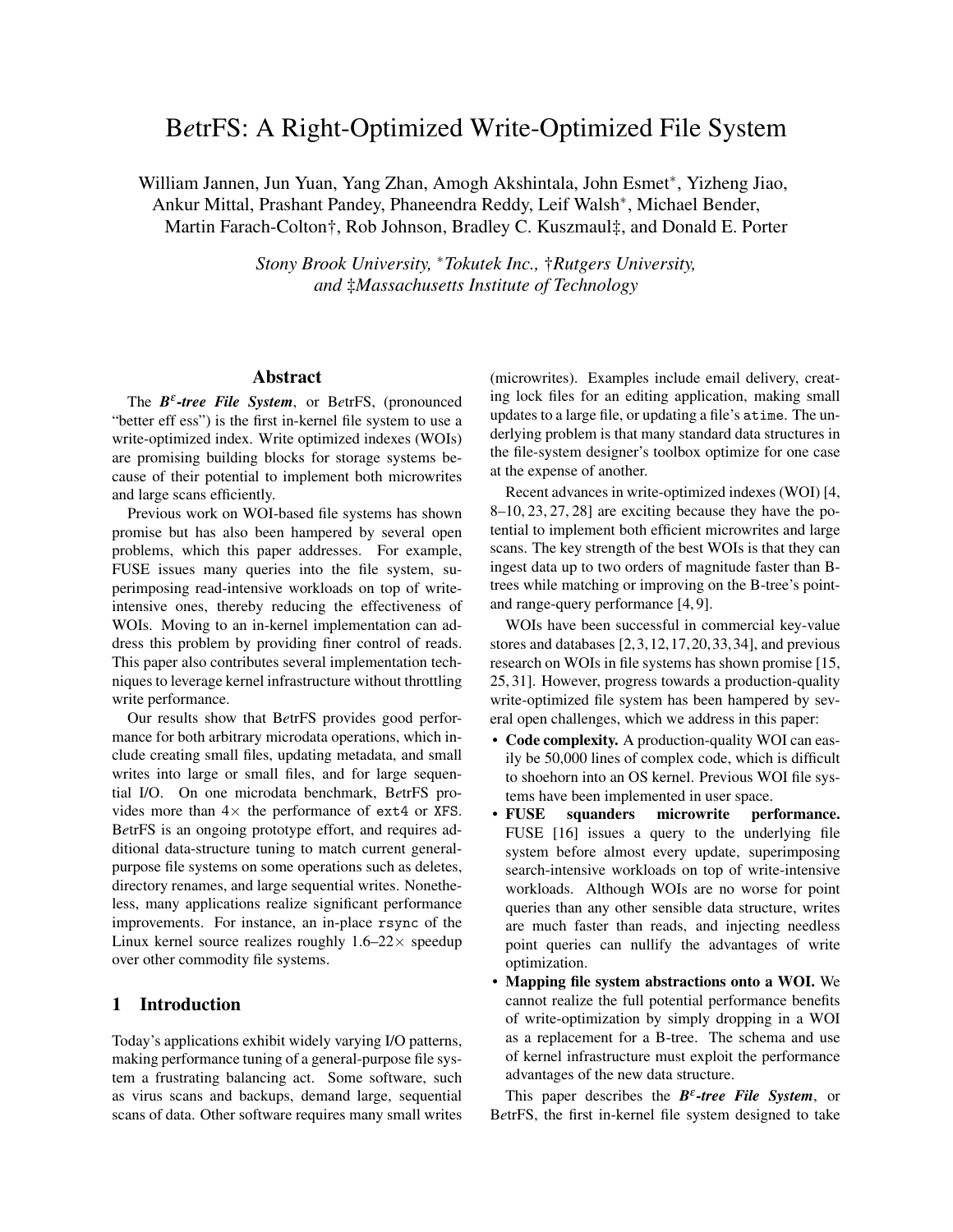full advantage of write optimization. Specifically, BetrFS is built using the mature, well-engineered  $B^{\varepsilon}$ tree implementation from Tokutek's Fractal Tree index, called TokuDB [33]. Our design is tailored to the performance characteristics of Fractal Tree indexes, but otherwise uses them as a black-box key-value store, so many of our design decisions may be applicable to other writeoptimized file systems.

Experiments show that B*e*trFS can give up to an orderof-magnitude improvement to the performance of file creation, random writes to large files, recursive directory traversals (such as occur in find, recursive greps, backups, and virus scans), and meta-data updates (such as updating file atime each time a file is read).

The contributions of this paper are:

- The design and implementation of an in-kernel, writeoptimized file system.
- A schema, which ensures both locality and fast writes, for mapping VFS operations to a write-optimized index.
- A design that uses unmodified OS kernel infrastructure, designed for traditional file systems, yet minimizes the impact on write optimization. For instance, B*e*trFS uses the OS kernel cache to accelerate reads without throttling writes smaller than a disk sector.
- A thorough evaluation of the performance of the B*e*trFS prototype. For instance, our results show almost two orders of magnitude improvement on a small-write microbenchmark and a  $1.5\times$  speedup on applications such as rsync

Our results suggest that a well-designed  $B^{\varepsilon}$ -tree-based file system can match or outperform traditional file systems on almost every operation, some by an order of magnitude. Comparisons with state-of-the-art file systems, such as ext4, XFS, zfs, and btrfs support this claim. We believe that the few slower operations are not fundamental to WOIs, but can be addressed with a combination of algorithmic advances and engineering effort in future work.

## 2 Motivation and Background

This section summarizes background on the increasing importance of microwrites, explains how WOIs work, and summarizes previous WOI-based file systems.

## 2.1 The microwrite problem

A microwrite is a write operation where the setup time (i.e. seek time on a conventional disk) exceeds the datatransfer time. Conventional file-system data structures force file-system designers to choose between optimizing for efficient microwrites and efficient scans.

Update-in-place file systems [11, 32] optimize for scans by keeping related items, such as entries in a directory or consecutive blocks in a file, near each other. However, since items are updated in place, update performance is often limited by the random-write latency of the underlying disk.

B-tree-based file systems store related items logically adjacent in the B-tree, but B-trees do not guarantee that logically-adjacent items will be physically adjacent. As a B-tree *ages*, leaves become scattered across the disk due to node splits from insertions and node merges from deletions. In an aged B-tree, there is little correlation between the logical and physical order of the leaves, and the cost of reading a new leaf involves both the data-transfer cost and the seek cost. If leaves are too small to amortize the seek costs, then range queries can be slow. The seek costs can be amortized by using larger leaves, but this further throttles update performance.

At the other extreme, logging file systems [5, 7, 26, 29, 30] optimize for writes. Logging ensures that files are created and updated rapidly, but the resulting data and metadata can be spread throughout the log, leading to poor performance when reading data or metadata from disk. These performance problems are particularly noticeable in large scans (recursive directory traversals and backups) that cannot be accelerated by caching.

The microwrite bottleneck creates problems for a range of applications. HPC checkpointing systems generate so many microwrites that a custom file system, PLFS, was designed to efficiently handle them [5] by exploiting the specifics of the checkpointing workload. Email servers often struggle to manage large sets of small messages and metadata about those messages, such as the read flag. Desktop environments store preferences and active state in a key-value store (i.e., a registry) so that accessing and updating keys will not require file-system-level microdata operations. Unix and Linux system administrators commonly report 10–20% performance improvements by disabling the atime option [14]; maintaining the correct atime behavior induces a heavy microwrite load, but some applications require accurate atime values.

Microwrites cause performance problems even when the storage system uses SSDs. In a B-tree-based file system, small writes trigger larger writes of entire B-tree nodes, which can further be amplified to an entire erase block on the SSD. In a log-structured file system, microwrites can induce heavy cleaning activity, especially when the disk is nearly full. In either case, the extra write activity reduces the lifespan of SSDs and can limit performance by wasting bandwidth.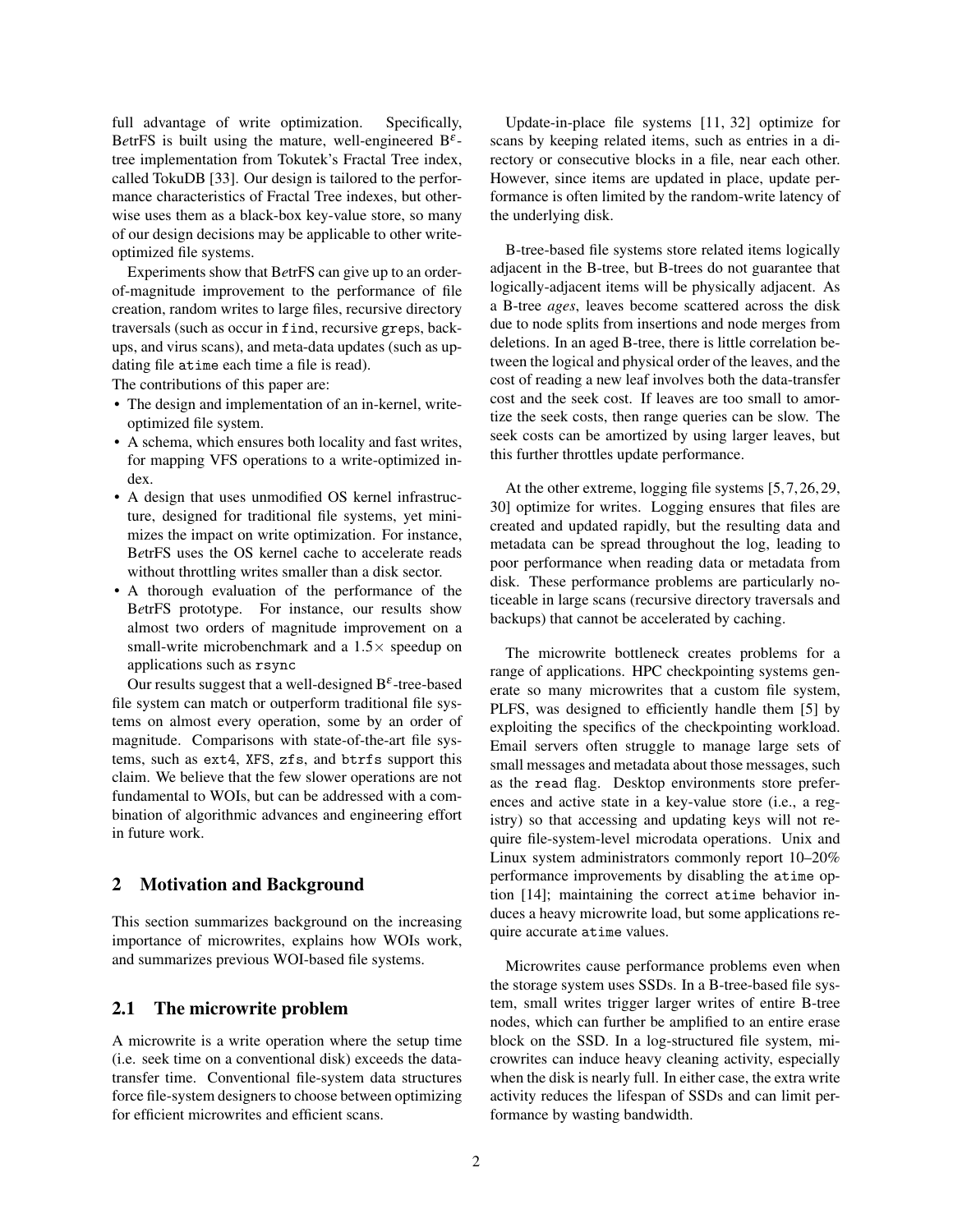#### 2.2 Write-Optimized Indexes

In this subsection, we review write-optimized indexes and their impact on performance. Specifically, we describe the  $B^{\varepsilon}$ -tree [9] and why we have selected this data structure for B*e*trFS. The best WOI can dominate B-trees in performance rather than representing a different tradeoff choice between reads and writes.

**B**<sup> $\varepsilon$ </sup>-trees. A B<sup> $\varepsilon$ </sup>-tree is a B-tree, augmented with pernode buffers. New items are inserted in the buffer of the root node of a  $B^{\varepsilon}$ -tree. When a node's buffer becomes full, messages are moved from that node's buffer to one of its children's buffers. The leaves of the  $B^{\varepsilon}$ -tree store key-value pairs, as in a B-tree. Point and range queries behave similarly to a B-tree, except that each buffer on the path from root to leaf must also be checked for items that affect the query.

 $B^{\varepsilon}$ -trees are asymptotically faster than B-trees, as summarized in Table 1. To see why, consider a Btree with *N* items and in which each node can hold *B* keys. (For simplicity, assume keys have constant size and that the data associated with each key has negligiable size.) The tree will have fanout *B*, so its height will be  $O(\log_B N)$ . Inserts and lookups will therefore require  $O(\log_B N)$  I/Os. A range query that returns *k* items will require  $O(\log_B N + k/B)$  I/Os.

For comparison, a  $B^{\varepsilon}$ -tree with nodes of size *B* will have  $B^{\varepsilon}$  children, where  $0 < \varepsilon \leq 1$ . Each node will store one "pivot key" for each child, consuming  $B^{\varepsilon}$  space per node. The remaining  $B - B^{\varepsilon}$  space in each node will be used to buffer newly inserted items. Since the fanout of the tree is  $B^{\varepsilon}$ , its height is  $O(\log_{B^{\varepsilon}} N) = O(\frac{1}{\varepsilon} \log_B N)$ . Consequently, searches will be slower by a factor of  $\frac{1}{\varepsilon}$ . However, each time a node flushes items to one of its children, it will move at least  $(B - B^{\varepsilon})/B^{\varepsilon} \approx B^{1-\varepsilon}$  elements. Since each element must be flushed  $O(\frac{1}{\varepsilon} \log_B N)$ times to reach a leaf, the amortized cost of inserting *N* items is  $O(\frac{1}{\varepsilon B^{1-\varepsilon}} \log_B N)$ . Range queries returning *k* items require  $O(\frac{1}{\varepsilon} \log_B N + k/B)$  I/Os. If we pick, for example,  $\varepsilon = 1/2$ , the point and range query costs of a B<sup> $\varepsilon$ </sup>-tree become  $O(\log_B N)$  and  $O(\log_B N + k/B)$ , which are the same as a B-tree, but the insert cost becomes are the same as a B-tree, but the insert cost be  $O(\log_B N/\sqrt{B})$ , which is faster by a factor of  $\sqrt{B}$ .

In practice, however,  $B^{\varepsilon}$ -trees use much larger nodes than B-trees. For example, a typical B-tree might use 4KB or 64KB nodes, compared to 4MB nodes in Tokutek's Fractal Tree indexes. B-trees must use small nodes because a node must be completely re-written each time a new item is added to the database, unlike in  $B^{\varepsilon}$ trees, where writes are batched. Large nodes mean that, in practice, the height of a B<sup> $\varepsilon$ </sup>-tree is not much larger than the height of a B-tree on the same data. Thus, the performance of point queries in a  $B^{\varepsilon}$ -tree implementation can be comparable to point query performance in a B-tree. Large nodes also speed up range queries, since the data is spread over fewer nodes, requiring fewer disk seeks to read in all the data.

To get a feeling for what this speedup looks like, consider the following example. Suppose a key-value store holds 1TB of data, with 128-byte keys and records (key+value) of size 1KB. Suppose that data is logged for durability, and periodically all updates in the log are applied to the main tree in batch.

In the case of a B-tree with 4KB nodes, the fanout of the tree will be  $4KB/128B = 32$ . Thus the non-leaf nodes can comfortably fit into the memory of a typical server with 64GB of RAM, but only a negligible fraction of the 1TB of leaves will be cached at any given time. During a random insertion workload, most updates in a batch will require exactly 2 I/Os: 1 I/O to read in the target leaf and 1 I/O to write it back to disk after updating its contents.

For comparison, suppose a  $B^{\varepsilon}$ -tree has branching factor of 10 and nodes of size 1MB. Once again, all but the last level fit in memory. When a batch of logged updates is applied to the tree, they are simply stored in the tree's root buffer. Since the root is cached, this requires a single I/O. When an internal node becomes full and flushes its buffer to a non-leaf child, this causes two writes: an update of the parent and an update of the child. There are no reads required since both nodes are cached. When an internal node flushes its buffer to a leaf node, this requires one additional read to load the leaf into memory.

There are 1TB/1MB=2<sup>20</sup> leaves, so since the tree has fanout 10, its height is  $1 + log_{10} 2^{20} \approx 7$ . Each item is therefore involved in 14 I/Os: it is written and read once at each level.

However, each flush moves 1MB/10 = 100kB of data, in other words, 100 items. Thus, the average per-item cost of flushing an item to a leaf is 14/100. Since a Btree would require 2 I/Os for each item, the  $B^{\varepsilon}$ -tree is able to insert data  $2/(14/100) = 14.3$  times faster than a B-tree. As key-value pairs get smaller, say for metadata updates, this speedup factor grows.

In both cases, a point query requires a single I/O to read the corresponding leaf for the queried key. Range queries can be much faster, as the  $B^{\varepsilon}$ -tree seeks only once every 1MB vs once every 4KB in the B-tree.

Because buffered messages are variable length in our implementation, even with fixed-size nodes, *B* is not constant. Rather than fix  $\varepsilon$ , our implementation bounds the range of pivots per node  $(B^{\varepsilon})$  between 4 and 16.

Upserts.  $B^{\varepsilon}$ -trees support "upserts," an efficient method for updating a key-value pair in the tree. When an application wants to update the value associated with key  $k$  in the B<sup> $\varepsilon$ </sup>-tree, it inserts a message  $(k, (f, \Delta))$  into the tree, where *f* specifies a call-back function that can be used to apply the change specified by  $\Delta$  to the old value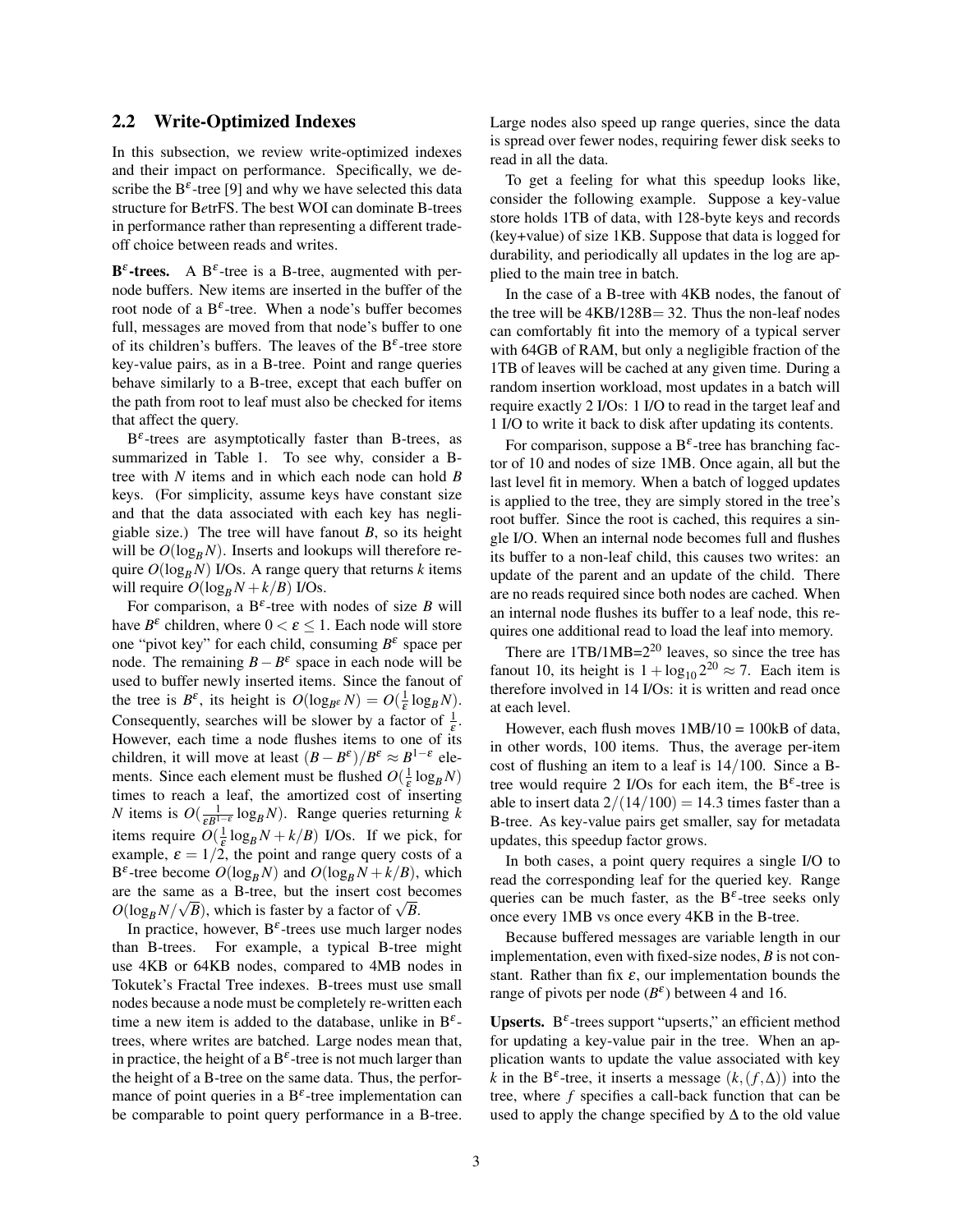associated with key *k*. This message is inserted into the tree like any other piece of data. However, every time the message is flushed from one node to a child *C*, the  $B^{\varepsilon}$ -tree checks whether *C*'s buffer contains the old value *v* associated with key *k*. If it does, then it replaces *v* with  $f(v, \Delta)$  and discards the upsert message from the tree. If an application queries for *k* before the callback function is applied, then the B<sup> $\varepsilon$ </sup>-tree computes  $f(v, \Delta)$  on the fly while answering the query. This query is efficient because an upsert for key *k* always lies on the path from the root of the  $B^{\varepsilon}$ -tree to the leaf containing *k*. Thus, the upsert mechanism can speed up updates by one to two orders of magnitude without slowing down queries.

Log-structured merge trees. Log-structured merge trees (LSM trees) [23] are a WOI with many variants [28]. They typically consist of a logarithmic number of indexes (e.g., B-trees) of exponentially increasing size. Once an index at one level fills up, it is emptied by merging it into the index at the next larger level.

LSM trees can be tuned to have the same insertion complexity as a  $B^{\varepsilon}$ -tree, but queries in a naïvely implemented LSM tree can be slow, as shown in Table 1. Implementers have developed methods to improve the query performance, most notably using Bloom filters [6] for each B-tree. A point query for an element in the data structure is typically reported as improving to  $O(\log_B N)$ , thus matching a B-tree. Bloom filters are used in most LSM tree implementations (e.g., [3, 12, 17, 20]).

Bloom filters do not help in range queries, since the successor of any key may be in any level. In addition, the utility of Bloom filters degrades with the use of upserts, and upserts are key to the performance of B*e*trFS. To see why, note that in order to compute the result of a query, all relevant upserts must be applied to the key-value pair. If there are many upserts "in flight" at different levels of the LSM tree, then searches will need to be performed on each such level. Bloom filters can be helpful to direct us to the levels of interest, but that does not obviate the need for many searches, and since the leaves of the different LSM tree B-trees might require fetching, the search performance can degrade.

BetrFS uses  $B^{\varepsilon}$ -trees, as implemented in Tokutek's Fractal Tree indexes, because Fractal Tree indexes are the only WOI implementation that matches the query performance of B-trees for all workloads, including the upsert-intensive workloads generated by B*e*trFS. In short, LSMs match B-tree query times in special cases, and  $B^{\varepsilon}$ -trees match B-tree query times in general.

## 3 B*e*trFS Design

B*e*trFS is an in-kernel file system designed to take full advantage of the performance strengths of  $B^{\varepsilon}$ -trees. The

| Data                    | Insert                                           | Point Query                   |                               | <b>Range Query</b>                                |
|-------------------------|--------------------------------------------------|-------------------------------|-------------------------------|---------------------------------------------------|
| Struct.                 |                                                  | no Upserts                    | w/ Upserts                    |                                                   |
| <b>B</b> -tree          | $\log_R N$                                       | $log_R N$                     | $log_R N$                     | $\log_B N + \frac{k}{R}$                          |
| LSM                     | $\frac{\log_B N}{\varepsilon B^{1-\varepsilon}}$ | $\frac{\log_B^2 N}{\epsilon}$ | $\frac{\log_B^2 N}{\epsilon}$ | $\frac{\log_B^2 N}{\log_B^2 N}$<br>$+\frac{k}{R}$ |
| LSM+BF                  | $\frac{\log_B N}{\varepsilon B^{1-\varepsilon}}$ | $\log_R N$                    | $\frac{\log_B^2 N}{\epsilon}$ | $\frac{\log_B^2 N}{\log_B^2 N}$<br>$+\frac{k}{R}$ |
| $B^{\varepsilon}$ -tree | $\frac{\log_B N}{\varepsilon B^{1-\varepsilon}}$ | $\log_B N$                    | $\log_B N$                    | $\log_B N$<br>$+\frac{k}{B}$                      |

Table 1: Asymptotic I/O costs of important operations in B-trees and several different WOIs. Fractal Tree indexes simultaneously support efficient inserts, point queries (even in the presence of upserts), and range queries.



Figure 1: The B*e*trFS architecture.

overall system architecture is illustrated in Figure 1.

The B*e*trFS VFS schema transforms file-system operations into efficient  $B^{\varepsilon}$ -tree operations whenever possible. The keys to obtaining good performance from  $B^{\varepsilon}$ -trees are (1) to use upsert operations to update file system state and (2) to organize data so that file-system scans can be implemented as range queries in the  $B^{\varepsilon}$ -trees. We describe how our schema achieves these goals in Section 4.

By implementing B*e*trFS as an in-kernel file system, we avoid the performance overheads of FUSE, which can be particularly deleterious for a write-optimized file system. We also expose opportunities for optimizing our file system's interaction with the kernel's page cache.

B*e*trFS's stacked file-system design cleanly separates the complex task of implementing write-optimized indexes from block allocation and free-space management. Our kernel port of TokuDB stores data on an underlying ext4 file system, but any file system should suffice.

Porting a 45KLoC database into the kernel is a nontrivial task. We ported TokuDB into the kernel by writing a shim layer, which we call klibc, that translates the TokuDB external dependencies into kernel functions for locking, memory allocation, and file I/O. Section 6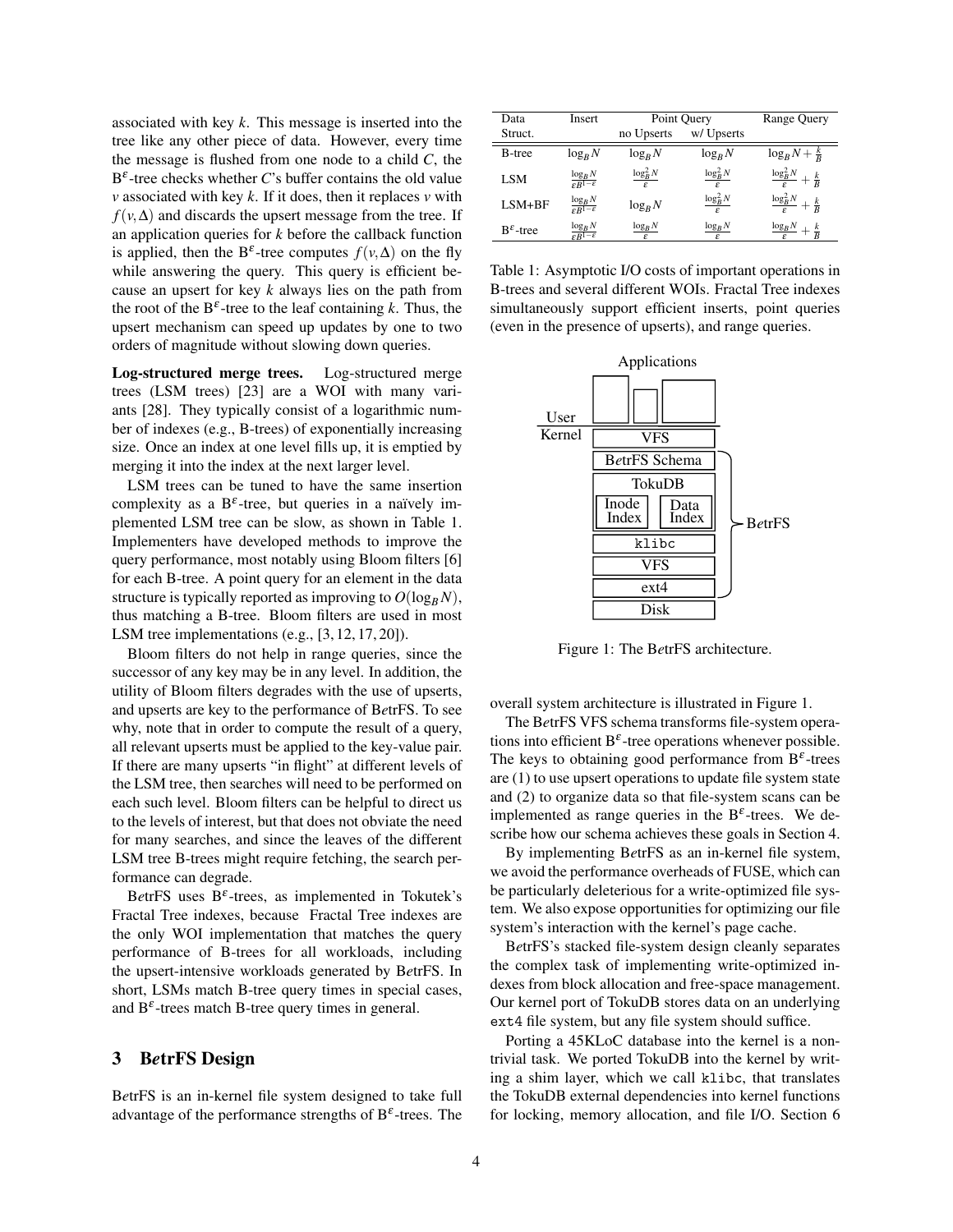/home /home/alice /home/bob /home/alice/betrfs.pdf /home/alice/betrfs.tex /home/bob/betrfs.c /home/bob/betrfs.ko Figure 2: Example of the sort order used in B*e*trFS.

describes klibc and summarizes our experiences and lessons learned from the project.

## 4 The B*e*trFS File-System Schema

B ε -trees implement a key-value store, so B*e*trFS must translate file-system operations into key-value operations. This section presents the B*e*trFS schema for performing this translation and explains how this schema takes advantage of the performance strengths of  $B^{\varepsilon}$ -trees.

## 4.1 B*e*trFS Data and Metadata Indexes

B*e*trFS stores file system data and metadata using two indexes in the underlying database: a metadata index and a data index. Since both keys and values may be variablesized, B*e*trFS is able to pack many index entries into each  $B^{\varepsilon}$ -tree node.

The metadata index. The B*e*trFS prototype maintains an index mapping full pathnames (relative to the mount point) to file metadata (roughly equivalent to the contents of struct stat):

 $path \rightarrow (size, owner, timestamps, etc...)$ 

The metadata index is designed to support efficient file creations, deletions, lookups, and directory scans. The index sorts paths first by the number of slashes, then lexicographically. Thus, items within the same directory are stored consecutively as illustrated in Figure 2. With this ordering, scanning a directory, either recursively or not, can be implemented as a range query.

The data index. Though keys and values may be variable-sized, the B*e*trFS prototype breaks files into 4096-byte blocks for better integration with the page cache. Thus, the data index maps (file, offset) tuples to blocks:

 $(path,block-number) \rightarrow data[4096]$ 

Keys in the data index are also sorted lexicographically, which guarantees that the contents of a file are logically adjacent and therefore, as explained in Subsection 2.2, almost always physically adjacent on disk. This enables

| <b>FS</b> Operation    | $B^{\varepsilon}$ -tree Operation |  |  |
|------------------------|-----------------------------------|--|--|
| Mkdir                  | Upsert                            |  |  |
| R mdir                 | Upsert                            |  |  |
| Create                 | Upsert                            |  |  |
| Unlink                 | Upsert + Delete data blocks       |  |  |
| Truncate               | Upsert + Delete data blocks       |  |  |
| Setattr (e.g. chmod)   | Upsert                            |  |  |
| Rename                 | Copy files                        |  |  |
| Symlink                | Upsert                            |  |  |
| Lookup (i.e. 1stat)    | Point Query                       |  |  |
| Readlink               | Point Query                       |  |  |
| Readdir                | <b>Range Query</b>                |  |  |
| File write             | Upsert                            |  |  |
| File read              | <b>Range Query</b>                |  |  |
| $MMap$ readpage $(s)$  | Point/Range Query                 |  |  |
| $MMap$ writepage $(s)$ | Upset(s)                          |  |  |

Table 2: B*e*trFS implementation strategies for basic filesystem operations. Almost all operations are implemented using efficient upserts, point queries, or range queries. Unlink, Truncate, and Rename currently scale with file and/or directory sizes.

file contents to be read sequentially at near disk bandwidth. B*e*trFS implements sparse files by simply omitting the sparse blocks from the data index.

B*e*trFS uses variable-sized values to avoid zeropadding the last block of each file. This optimization avoids the CPU overhead of zeroing out unused regions of a buffer, and then compressing the zeros away before writing a node to disk. For small-file benchmarks, this optimization yielded a significant reduction in overheads. For instance, this optimization improves throughput on TokuBench (§7) by 50–70%.

# 4.2 Implementing B*e*trFS Operations

Favoring blind writes. A latent assumption in much file system code is that data must be written at disksector granularity. As a result, a small write must first bring the surrounding disk block into the cache, modify the block, and then write it back. This pattern is reflected in the Linux page cache helper function \_\_block\_write\_begin(). BetrFS avoids this readmodify-write pattern, instead issuing blind writes writes without reads—whenever possible.

Reading and writing files in B*e*trFS. B*e*trFS implements file reads using range queries in the data index.  $B^{\varepsilon}$ -trees can load the results of a large range query from disk at effectively disk bandwidth.

B*e*trFS supports efficient file writes of any size via upserts and inserts. Application writes smaller than one 4K block become messages of the form:

```
UPSERT(WRITE, (path, n), offset, v, \ell),
```
which means the application wrote  $\ell$  bytes of data,  $\nu$ , at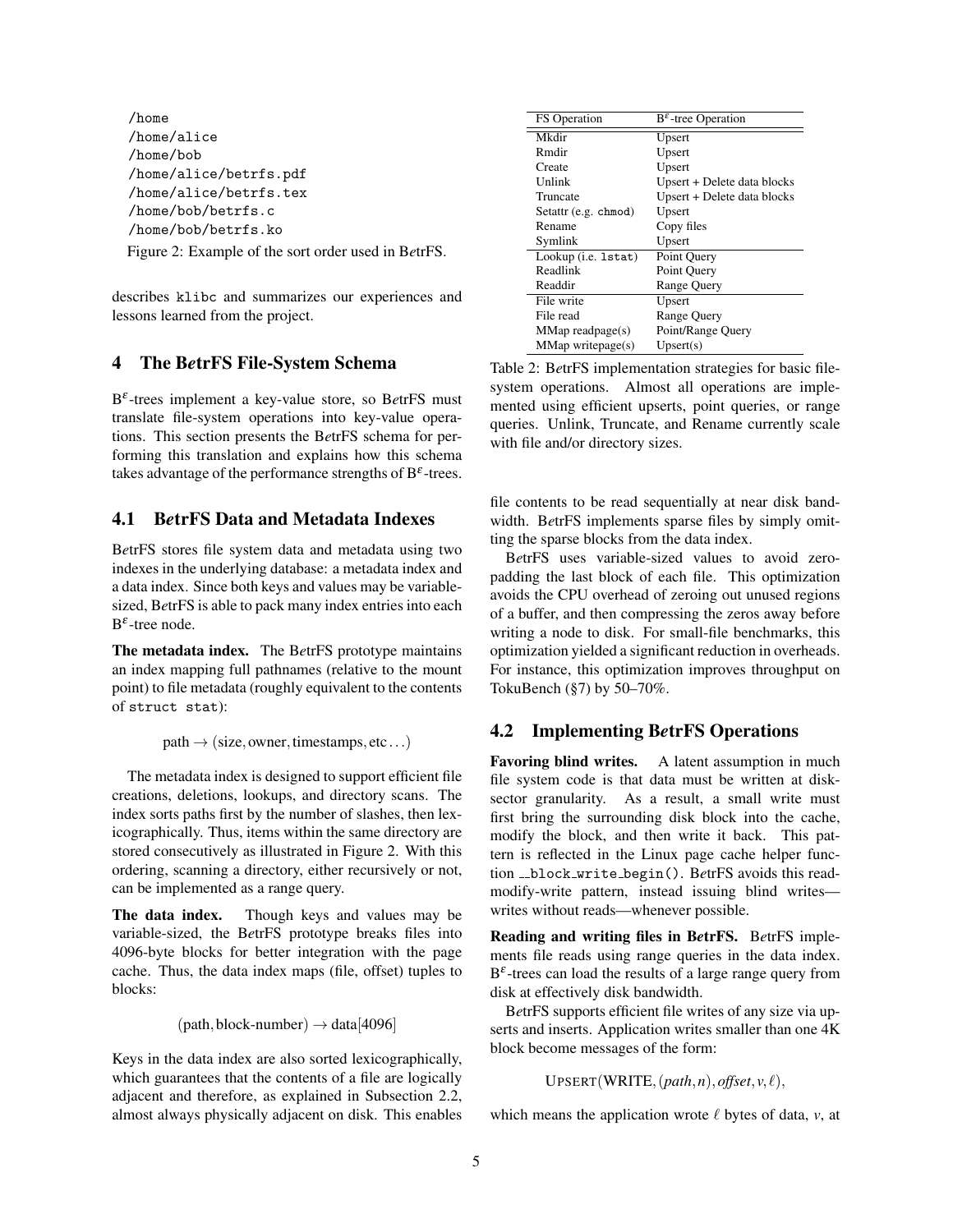the given *offset* into block *n* of the file specified by *path*. Upsert messages completely encapsulate a block modification, obviating the need for read-modify-write. Writes of an entire block are implemented with an insert (also called a put), which is a blind replacement of the block, and behaves similarly.

As explained in Subsection 2.2, upserts and inserts are messages inserted into the root node, which percolate down the tree. By using upserts for file writes, a writeoptimized file system can aggregate many small random writes into a single large write to disk. Thus, the data can be committed to disk by performing a single seek and one large write, yielding an order-of-magnitude boost in performance for small random writes.

In the case of large writes spanning multiple blocks, inserts follow a similar path of copying data from the root to the leaves. The  $B^{\varepsilon}$ -tree implementation has some optimizations for large writes to skip intermediate nodes on the path to a leaf, but they are not aggressive enough to achieve full disk bandwidth for large sequential file writes. We leave this issue for future work, as a solution must carefully address several subtle issues related to pending messages and splitting leaf nodes.

File-system metadata operations in B*e*trFS. As shown in Table 2, B*e*trFS also converts almost all metadata updates, such timestamp changes, file creation and symbolic linking, into upserts.

The only metadata updates that are not upserts in B*e*trFS are unlink, truncate, and rename. We now explain the obstacles to implementing these operations as upserts, which we leave for future work.

Unlink and truncate can both remove blocks from a file. B*e*trFS performs this operation in the simplest possible way: it performs a range query on the blocks that are to be deleted, and issues a TokuDB delete for each such block in the data index. Although TokuDB delete operations are implemented using upserts, issuing  $O(n)$ upserts can make this an expensive task.

Second, keying by full path makes recursive directory traversals efficient, but makes it non-trivial to implement efficient renames. For example, our current implementation renames files and directories by re-inserting all the key-value pairs under their new keys and then deleting the old keys, effectively performing a deep copy of the file or directory being renamed. One simple solution is to add an inode-style layer of indirection, with a third index. This approach is well-understood, and can sacrifice some read locality as the tree ages. We believe that data-structure-level optimizations can improve the performance of rename, which we leave for future work.

Although the schema described above can use upserts to make most changes to the file system, many POSIX file system functions specify preconditions that the OS must check before changing the file system. For example, when creating a file, POSIX requires the OS to check that the file doesn't already exist and that the user has write permission on the containing directory. In our experiments, the OS cache of file and directory information was able to answer these queries, enabling file creation etc., to run at the full speed of upserts.

Crash consistency. We use the TokuDB transaction mechanism for crash consistency. TokuDB transactions are equivalent to full data journaling, with all data and metadata updates logged to a file in the underlying ext4 file system. Log entries are retired in-order, and no updates are applied to the tree on disk ahead of the TokuDB logging mechanism. Entries are appended to one of two in-memory log buffers (16 MB by default). These buffers are rotated and flushed to disk every second or when a buffer overflows.

Although exposing a transactional API may be possible, B*e*trFS currently uses transactions only as an internal consistency mechanism. B*e*trFS generally uses a single transaction per system call, except for writing data, which uses a transaction per data block. In our current implementation, transactions on metadata execute while holding appropriate VFS-level mutex locks, making transaction conflicts and aborts vanishingly rare.

Compression. Compression is important to performance, especially for keys. Both indexes use full paths as keys, which can be long and repetitive, but TokuDB's compression mitigates these overheads. Using quicklz [24], the sorted path names in our experiments compress by a factor of 20, making the disk-space overhead manageable.

The use of data compression also means that there isn't a one-to-one correspondence between reading a filesystem-level block and reading a block from disk. A leaf node is typically 4 MB, and compression can pack more than 64 file system blocks into a leaf. In our experience with large data reads and writes, data compression can yield a boost to file system throughput, up to 20% over disabling compression.

## 5 Write-Optimization in System Design

In designing B*e*trFS, we set the goal of working within the existing Linux VFS framework. An underlying challenge is that, at points, the supporting code assumes that reads are as expensive as writes, and necessary for update-in-place. The use of write optimization violates these assumptions, as sub-block writes can be faster than a read. This section explains several strategies we found for improving the B*e*trFS performance while retaining Linux's supporting infrastructure.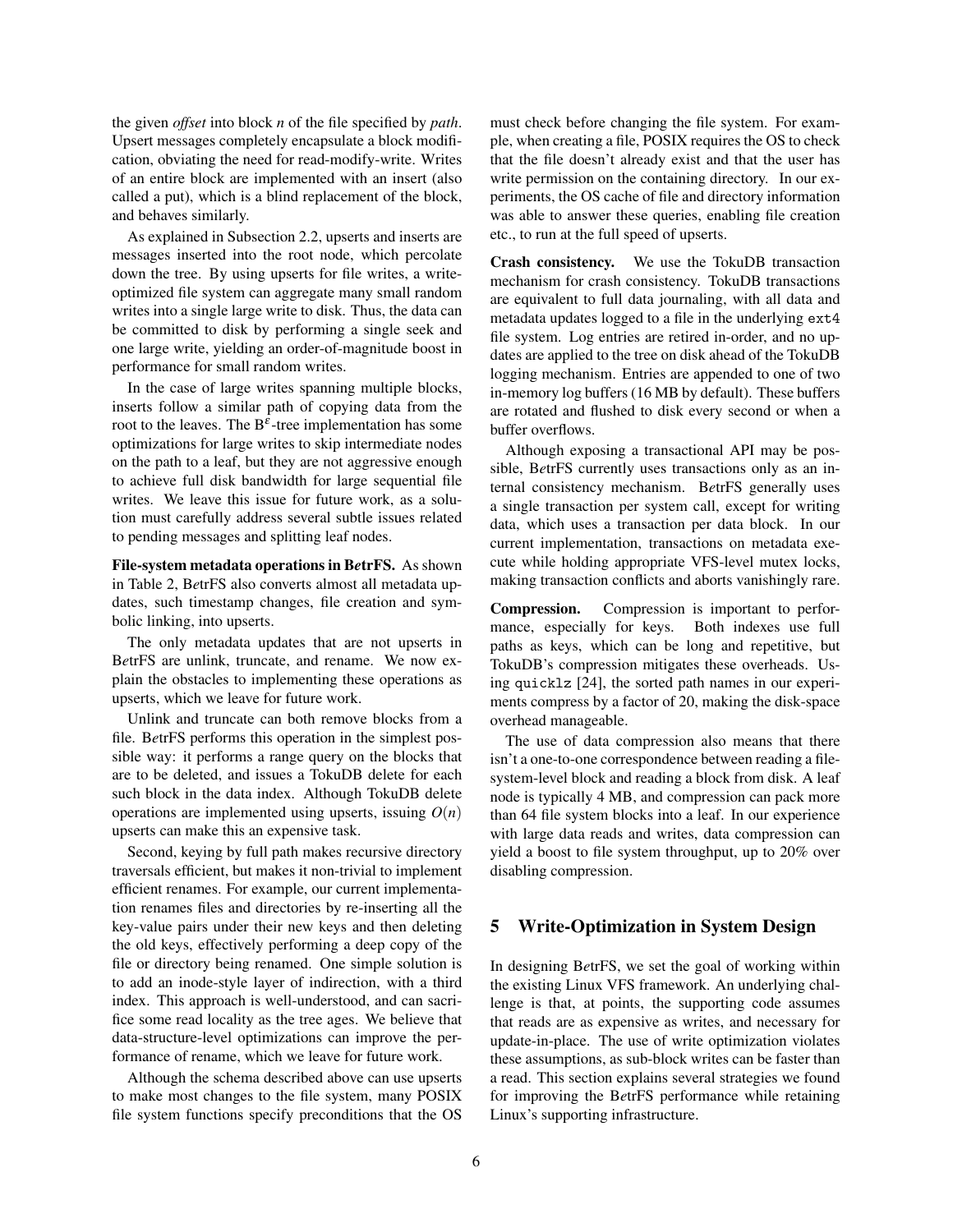## 5.1 Eternal Sunshine of the Spotless Cache

B*e*trFS leverages the Linux page cache to implement efficient small reads, avoid disk reads in general, and facilitate memory-mapped files. By default, when an application writes to a page that is currently in cache, Linux marks it as dirty and writes it out later. This way, several application-level writes to a page can be absorbed in the cache, requiring only a single write to disk. In B*e*trFS, however, small writes are so cheap that this optimization does not always make sense.

In B*e*trFS, the write system call never dirties a clean page in the cache. When an application writes to a clean cached page, BetrFS issues an upsert to the  $B^{\varepsilon}$ -tree and applies the write to the cached copy of that page. Thus the contents of the cache are still in sync with the on-disk data, and the cached page remains clean.

Note that B*e*trFS' approach is not always better than absorbing writes in the cache and writing back the entire block. For example, if an application performs hundreds of small writes to the same block, then it would be more efficient to mark the page dirty and wait until the application is done to write the final contents back to disk. A production version of B*e*trFS should include heuristics to detect this case. We found that performance in our prototype was good enough without this optimization, though, so we have not yet implemented it.

The only situation where a page in the cache is dirtied is when the file is memory-mapped for writing. The memory management hardware does not support finegrained tracking of writes to memory-mapped files the OS knows only that something within in the page of memory has been modified. Therefore, B*e*trFS' mmap implementation uses the default read and write page mechanisms, which operate at page granularity.

Our design keeps the page cache coherent with disk. We leverage the page cacahe for faster warm-cache reads, but avoid unnecessary full-page writebacks.

# 5.2 FUSE is Write De-Optimized

We implemented B*e*trFS as an in-kernel file system because the FUSE architecture contains several design decisions that can ruin the potential performance benefits of a write-optimized file system. FUSE has well-known overheads from the additional context switches and data marshalling it performs when communicating with userspace file systems. However, FUSE is particularly damaging to write-optimized file systems for completely different reasons.

FUSE can transform write-intensive into readintensive workloads because it issues queries to the userspace file system before (and, in fact, after) most file system updates. For example, FUSE issues GETATTR calls (analogous to calling stat()) for the entire path of a file lookup, every time the file is looked up by an application. For most in-kernel file systems, subsequent lookups could be handled by the kernel's directory cache, but FUSE conservatively assumes that the underlying file system can change asynchronously (which can be true, e.g. in network file systems).

These searches can choke a write-optimized data structure, where insertions are two orders of magnitude faster than searches. The TokuFS authors explicitly cite these searches as the cause of the disappointing performance of their FUSE implementation [15].

The TableFS authors identified another source of FUSE overhead: double caching of inode information in the kernel [25]. This reduces the cache's effective hit rate. For slow file systems, the overhead of a few extra cache misses may not be significant. For a writeoptimized data structure working on a write-intensive workload, the overhead of the cache misses can be substantial.

## 5.3 Ext4 as a Block Manager

Since TokuDB stores data in compressed nodes, which can have variable size, TokuDB relies on an underlying file system to act as a block and free space manager for the disk. Conventional file systems do a good job of storing blocks of large files adjacently on disk, especially when writes to the file are performed in large chunks.

Rather than reinvent the wheel, we stick with this design in our kernel port of TokuDB. B*e*trFS represents tree nodes as blocks within one or more large files on the underlying file system, which in our prototype is unmodified ext4 with ordered data mode and direct IO. We rely on ext4 to correctly issue barriers to the disk write cache, although disabling the disk's write cache did not significantly impact performance of our workloads. In other words, all B*e*trFS file system updates, data or metadata, generally appear as data writes, and an fsync to the underlying ext4 file system ensures durability of a B*e*trFS log write. Although there is some duplicated work between the layers, we expect ordered journaling mode minimizes this, as a typical B*e*trFS instance spans 11 files from ext4's perspective. That said, these redundancies could be streamlined in future work.

# 6 Implementation

Rather than do an in-kernel implementation of a write-optimized data structure from scratch, we ported TokuDB into the Linux kernel as the most expedient way to obtain a write-optimized data structure implementation. Such data structure implementations can be com-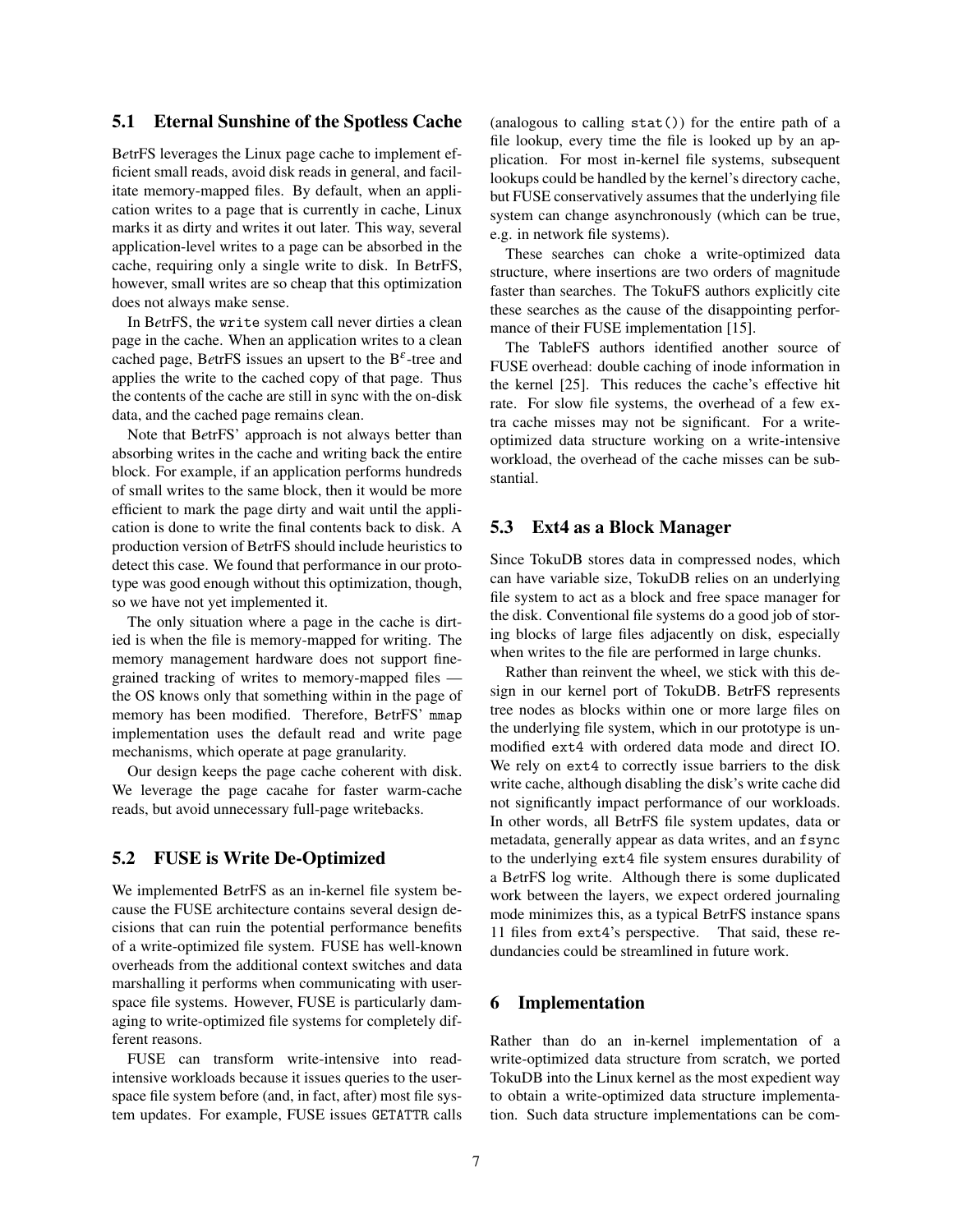| Component                                       | <b>Description</b>                     | <b>Lines</b> |  |  |
|-------------------------------------------------|----------------------------------------|--------------|--|--|
| <b>VFS Layer</b>                                | Translate VFS hooks to TokuDB queries. | 1,987        |  |  |
| <b>TokuDB</b>                                   | Kernel version of TokuDB               | 44,293       |  |  |
|                                                 | (960 lines changed)                    |              |  |  |
| klibc                                           | Compatibility wrapper.                 | 4,155        |  |  |
| Linux                                           | Modifications                          | 58           |  |  |
| Table 3: Lines of code in BetrFS, by component. |                                        |              |  |  |

| <b>Class</b>   | ABIs | <b>Description</b>                          |
|----------------|------|---------------------------------------------|
| Memory         | 4    | Allocate buffer pages and heap objects.     |
| <b>Threads</b> | 24   | Pthreads, condition variables, and mutexes. |
| Files          | 39   | Access database backend files on underly-   |
|                |      | ing, disconnected file system.              |
| zlib           | 7    | Wrapper for kernel zlib.                    |
| Misc           | 27   | Print errors, qsort, get time, etc          |
| <b>Total</b>   | 101  |                                             |

Table 4: Classes of ABI functions exported by klibc.

plex, especially in tuning the I/O and asymptotic merging behavior.

In this section, we explain how we ported a large portion of the TokuDB code into the kernel, challenges we faced in the process, lessons learned from the experience, and future work for the implementation. Table 3 summarizes the lines of code in B*e*trFS, including the code interfacing the VFS layer to TokuDB, the klibc code, and minor changes to the Linux kernel code, explained below. The B*e*trFS prototype uses Linux version 3.11.10.

## 6.1 Porting Approach

We initially decided the porting was feasible because TokuDB has very few library requirements and is written in a C-like form of C++. In other words, the C++ features used by TokuDB are primarily implemented at compile time (e.g., name mangling and better type checking), and did not require runtime support for features like exceptions. Our approach should apply to other WOIs, such as an LSM tree, inasmuch as the implementation follows a similar coding style.

As a result, we were able to largely treat the TokuDB code we used as a binary blob, creating a kernel module (.ko file) from the code. We exported interfaces used by the B*e*trFS VFS layer to use C linkage, and similarly declared interfaces that TokuDB imported from klibc to be C linkage.

We generally minimized changes to the TokuDB code, and selected imported code at object-file granularity. In a few cases, we added compile-time macros to eliminate code paths or functions that would not be used yet required cumbersome dependencies. Finally, when a particularly cumbersome user-level API, such as fork, is used in only a few places, we rewrote the code to use a more suitable kernel API. We call the resulting set of dependencies imported by TokuDB klibc.

# 6.2 The klibc Framework

Table 4 summarizes the ABIs exported by klibc. In many cases, kernel ABIs were exported directly, such as memcpy, or were straightforward wrappers for features such as synchronization and memory allocation. In a few cases, the changes were more complex.

The use of errno in the TokuDB code presented a particular challenge. Linux passes error codes as negative return values, whereas libc simply returns negative one and places the error code in a per-thread variable errno. Checks for a negative value and reads of errno in TokuDB were so ubiquitous that changing the errorhandling behavior was impractical. We ultimately added an errno field to the Linux task struct; a production implementation would instead rework the error-passing code.

Although wrapping pthread abstractions in kernel abstractions was fairly straightforward, static initialization and direct access to pthread structures created problems. The primary issue is that converting pthread abstractions to kernel abstractions replaced members in the pthread structure definitions. Static initialization would not properly initialize the modified structure. Once the size of pthread structures changed, we had to eliminate any code that imported system pthread headers, lest embedded instances of these structures calculate the wrong size.

In reusing ext4 as a block store, we faced some challenges in creating module-level file handles and paths. File handles were more straightforward: we were able to create a module-level handle table and use the pread (cursor-less) API to ext4 for reads and writes. We did have to modify Linux to export several VFS helper function that accepted a struct file directly, rather than walking the process-level file descriptor table. We also modified ext4 to accept input for reads with the O DIRECT flag that were not from a user-level address.

When B*e*trFS allocates, opens, or deletes a block store on the underlying ext4 file system, the module essentially chroots into an ext4 file system disconnected from the main tree. Because this is kernel code, we also wish to avoid permission checks based on the current process's credentials. Thus, path operations include a "context switch" operation, where the current task's file system root and credentials are saved and restored.

#### 6.3 Changes to TokuDB

With a few exceptions, we were able to use TokuDB in the kernel without major modifications. This subsection outlines the issues that required refactoring the code.

The first issue we encountered was that TokuDB makes liberal use of stack allocation throughout. One function allocated a 12KB buffer on the stack! In con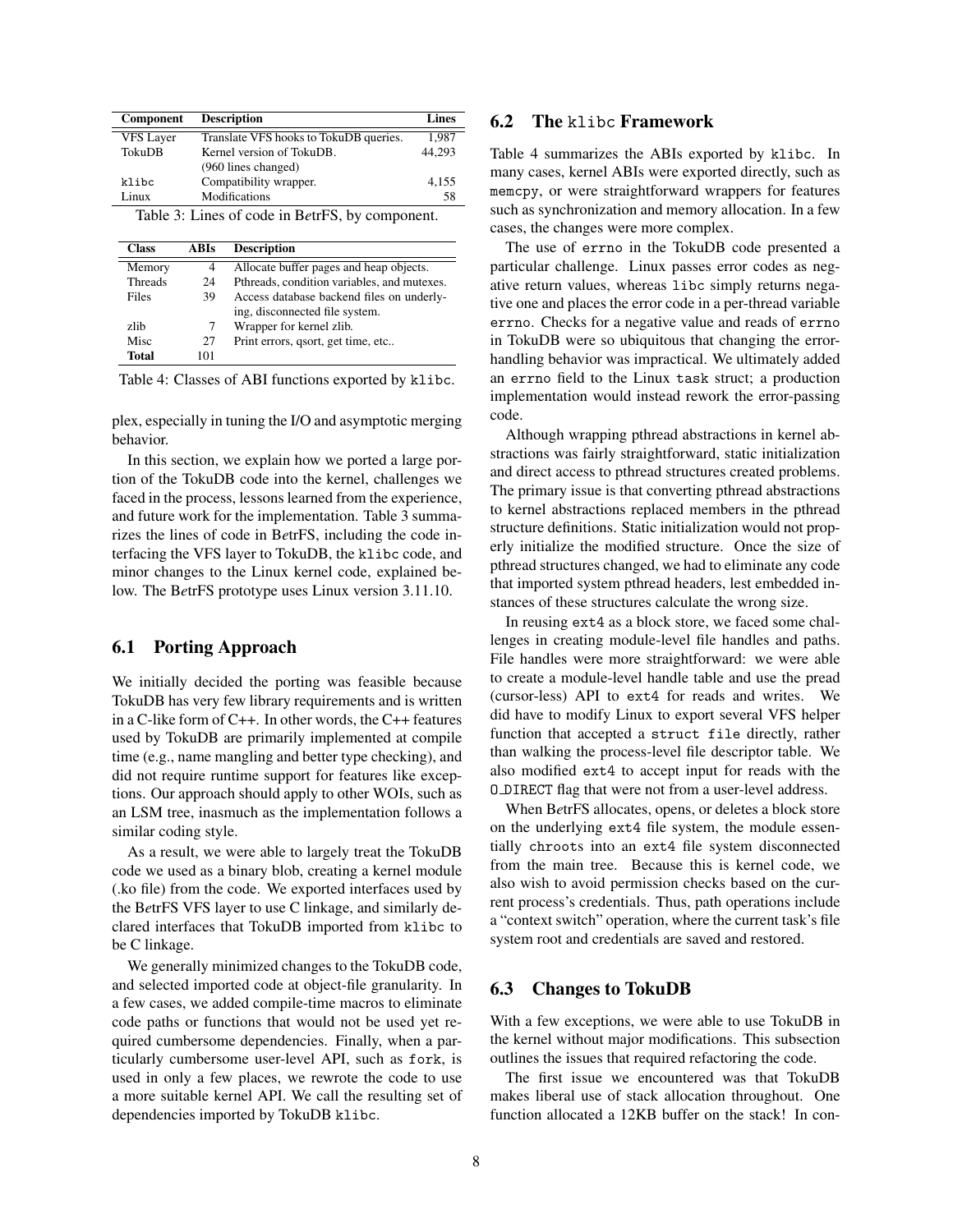trast, stack sizes in the Linux kernel are fixed at compile time, and default to 8KB. In most cases, we were able to use compile-time warnings to identify large stack allocation and convert them to heap allocations and add free functions. In the case where these structures were performance-critical, such as a database cursor, we modified the TokuDB code to use faster allocation methods, such as a kernel cache or per-CPU variable. Similarly, we rewrote several recursive functions to use a loop. Nonetheless, we found that deep stacks of more modestsized frames were still possible, and increased the stack size to 16 KB. We plan to reign in the maximum stack size in future work.

Finally, we found a small mismatch between the behavior of futexes and kernel wait queues that required code changes. Essentially, recent implementations of pthread condition variables will not wake a sleeping thread up due to an irrelevant interrupt, making it safe (though perhaps inadvisable) in user space not to double-check invariants after returning from pthread\_cond\_wait. The Linux-internal equivalents, such as wait event, can spuriously wake up a thread in a way that is difficult to distinguish without re-checking the invariant. Thus, we had to place all pthread cond wait calls in a loop.

# 6.4 Future Work and Limitations

The B*e*trFS prototype is an ongoing effort. The effort has reached sufficient maturity to demonstrate the power of write optimization in a kernel file system. However, there are several points for improvement in future work.

The most useful feature currently missing from the TokuDB codebase is range upserts; upserts can only be applied to a single key, or broadcast to all keys. Currently, file deletion must be implemented by creating a remove upsert for each data block in a file; the ability to create a single upsert applied to a limited range would be useful, and we leave this for future work. The primary difficulty in supporting such an abstraction is tuning how aggressively the upsert should be flushed down to the leaves versus applied to point queries on demand; we leave this issue for future work as well.

One subtle trade-off in organizing on-disk placement is between rename and search performance. B*e*trFS keys files by their path, which currently results in rename copying the file from one disk location to another. This can clearly be mitigated by adding a layer of indirection (i.e., an inode number); however, this is at odds with the goal of preserving data locality within a directory hierarchy. We plan to investigate techniques for more efficient directory manipulation that preserve locality. Similarly, our current prototype does not support hard links.

Our current prototype also includes some double

caching of disk data. Nearly all of our experiments measure cold-cache behavior, so this does not affect the fidelity of our results. Profligate memory usage is nonetheless problematic. In the long run, we intend to better integrate these layers, as well as eliminate emulated file handles and paths.

## 7 Evaluation

We organize our evaluation around the following questions:

- Are microwrites on B*e*trFS more efficient than on other general-purpose file systems?
- Are large reads and writes on B*e*trFS at least competitive with other general-purpose file systems?
- How do other file system operations perform on B*e*trFS?
- What are the space (memory and disk) overheads of B*e*trFS?
- Do applications realize better overall performance on B*e*trFS?

Unless otherwise noted, benchmarks are cold-cache tests. All file systems benefit equally from hits in the page and directory caches; we are interested in measuring the efficiency of cache misses.

All experimental results were collected on a Dell Optiplex 790 with a 4-core 3.40 GHz Intel Core i7 CPU, 4 GB RAM, and a 250 GB, 7200 RPM ATA disk. Each file system used a 4096-byte block size. The system ran Ubuntu 13.10, 64-bit, with Linux kernel version 3.11.10. Each experiment compared with several general purpose file systems, including btrfs, ext4, XFS, and zfs. Error bars and  $\pm$  ranges denote 95% confidence intervals.

## 7.1 Microwrites

We evaluated microwrite performance using both metadata and data intensive microbenchmarks. To exercise file creation, we used the TokuBench benchmark [15] to create 500,000 200-byte files in a balanced directory tree with a fanout of 128. The results are shown in Figure 3. TokuBench also measures the scalability of the file system as threads are added; we measured up to 4 threads since our machine has 4 cores.

B*e*trFS exhibited substantially higher throughput than the other file systems. The closest competitor was zfs at 1 thread; as more threads were added, the gap widened considerably. Compared to ext4, XFS, and btrfs, B*e*trFS throughput was an order of magnitude higher.

This performance distinction is attributable to both fewer total writes and fewer seeks per byte written—i.e., better aggregation of small writes. Based on profiling from blktrace, one major distinction is total bytes written: B*e*trFS writes 4–10× fewer total MB to disk, with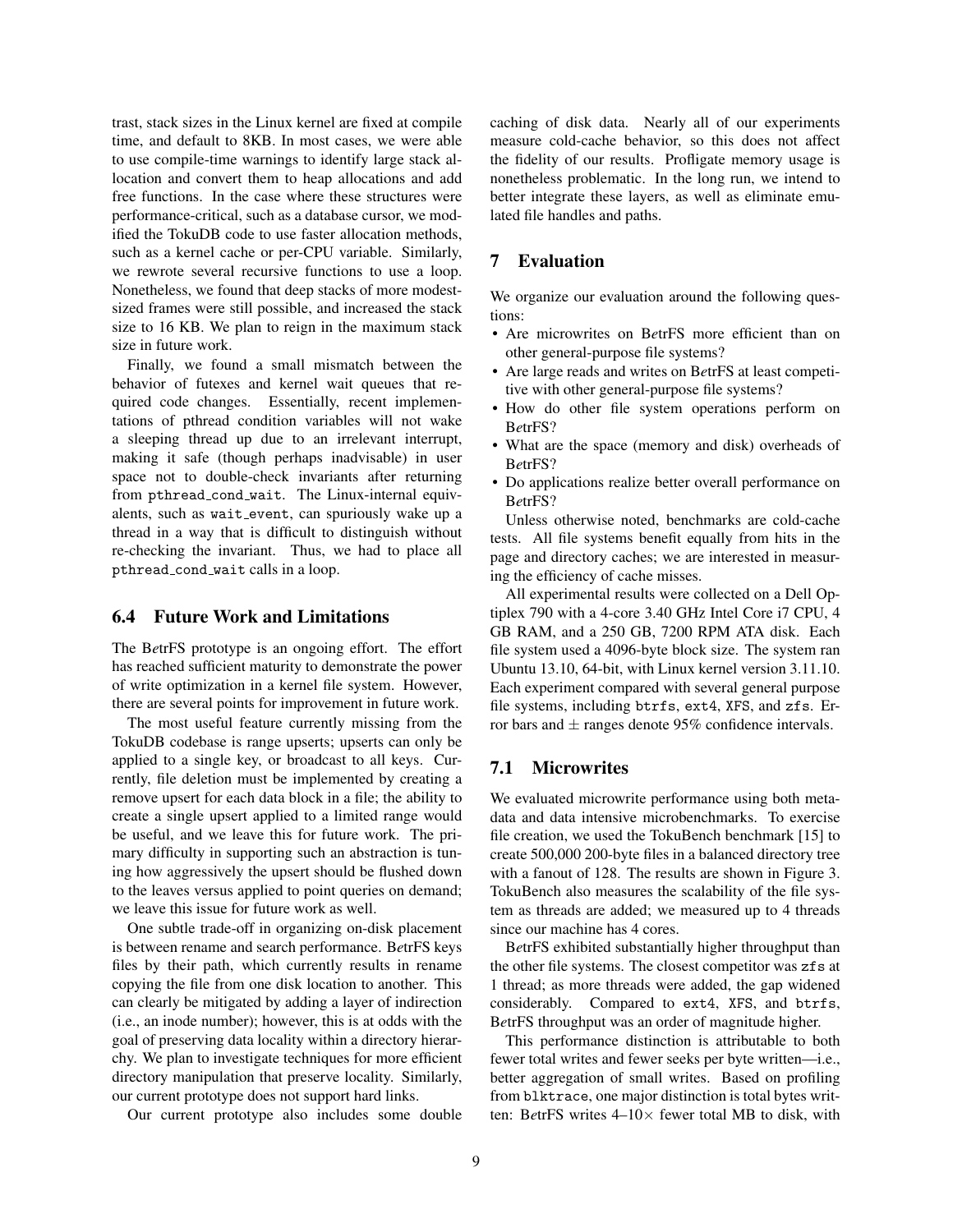

Figure 3: Total time to create 500,000 200-byte files, using 1, 2, and 4 threads. We measure the number of files created per second. Higher is better.

| <b>File System</b> | Time (s)         |  |  |
|--------------------|------------------|--|--|
| <b>BetrFS</b>      | $0.17 \pm 0.01$  |  |  |
| $ext{4}$           | $11.60 \pm 0.39$ |  |  |
| <b>XFS</b>         | $11.71 + 0.28$   |  |  |
| btrfs              | $11.60 \pm 0.38$ |  |  |
| zfs                | $14.75 + 1.45$   |  |  |

Table 5: Time in seconds to execute 1000 4-byte microwrites within a 1GiB file. Lower is better.

an order of magnitude fewer total write requests. Among the other file systems, ext4, XFS, and zfs wrote roughly the same amount of data, but realized widely varying underlying write throughput. The only file system with a comparable write throughput was zfs, but it wrote twice as much data using  $12.7 \times$  as many disk requests.

To measure microwrites to files, we wrote a custom benchmark that performs 1,000 random 4-byte writes within a 1GiB file, followed by an fsync(). Table 5 lists the results. B*e*trFS was two orders of magnitude faster than the other file systems.

These results demonstrate that B*e*trFS improves microwrite performance by one to two orders of magnitude compared to current general-purpose file systems.

# 7.2 Large Reads and Writes

We measured the throughput of sequentially reading and writing a 1GiB file, 10 blocks at a time. We created the file using random data to avoid unfairly advantaging compression in B*e*trFS. In this experiment, B*e*trFS benefits from compressing keys, but not data. We note that with compression and moderately compressible data, B*e*trFS can easily exceed disk bandwidth. The results are illustrated in Figure 4.

In general, most general-purpose file systems can read



Figure 4: Large file I/O. We sequentially read and write 1GiB files. Higher is better.

and write at disk bandwidth. In the case of a large sequential reads, B*e*trFS can read data at roughly 85 MiB/s. This read rate is commensurate with overall disk utilization, which we believe is a result of less aggressive read-ahead than the other file systems. We believe this can be addressed by re-tuning the TokuDB block cache prefetching behavior.

In the case of large writes, the current B*e*trFS prototype achieved just below half of the disk's throughput. The reason for this is that each block write must percolate down the interior tree buffers; a more efficient heuristic would detect a large streaming write and write directly to a leaf. As an experiment, we manually forced writes to the leaf in an empty tree, and found write throughput comparable to the other file systems. That said, applying this optimization is somewhat tricky, as there are a number of edge cases where leaves must be read and rewritten or messages must be flushed. We leave this issue for future work.

# 7.3 Directory Operations

In this section, we measure the impact of the B*e*trFS design on large directory operations. Table 6 reports the time taken to run find, grep  $-r$ , mv, and rm  $-r$  on the Linux 3.11.10 source tree, starting from a cold cache. The grep test recursively searches the file contents for the string "cpu to be64", and the find test searches for files named "wait.c". The rename test renames the entire kernel source tree, and the delete test does a recursive removal of the source.

Both the find and grep benchmarks demonstrate the value of sorting files and their metadata lexicographically by full path, so that related files are stored near each other on disk. B*e*trFS can search directory metadata and file data one or two orders of magnitude faster than other file systems, with the exception of grep on btrfs, which is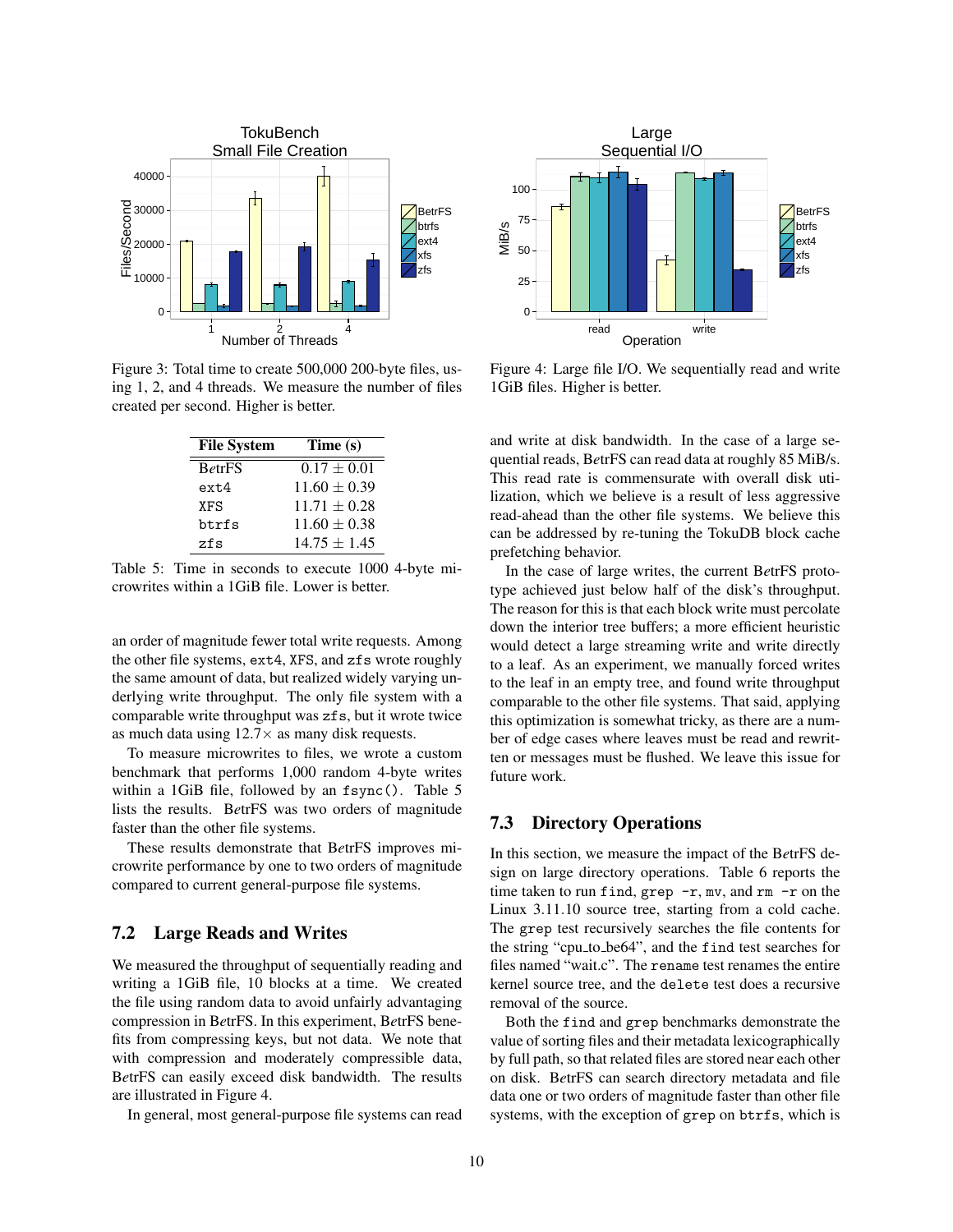| FS            | find             | grep              | dir rename       | delete           |
|---------------|------------------|-------------------|------------------|------------------|
| <b>BetrFS</b> | $0.36 \pm 0.06$  | $3.95 + 0.28$     | $21.17 \pm 1.01$ | $46.14 \pm 1.12$ |
| btrfs         | $14.91 \pm 1.18$ | $3.87 + 0.94$     | $0.08 \pm 0.05$  | $7.82 \pm 0.59$  |
| $ext{4}$      | $2.47 + 0.07$    | $46.73 + 3.86$    | $0.10 \pm 0.02$  | $3.01 \pm 0.30$  |
| XFS.          | $19.07 \pm 3.38$ | $66.20 \pm 15.99$ | $19.78 \pm 5.29$ | $19.78 + 5.29$   |
| zfs           | $11.60 \pm 0.81$ | $41.74 + 0.64$    | $14.73 + 1.64$   | $14.73 + 1.64$   |

Table 6: Directory operation benchmarks, measured in seconds. Lower is better.

| FS            | chmod    |      | mkdir                                                                                  | open          | read         | stat                     | unlink         | write          |
|---------------|----------|------|----------------------------------------------------------------------------------------|---------------|--------------|--------------------------|----------------|----------------|
| <b>BetrFS</b> | $4913 +$ | 0.27 | $67072 + 25.68$ $1697 + 0.12$                                                          |               | $561 + 0.01$ | $1076 + 0.01$            | $47873 + 7.7$  | $32142 + 4.35$ |
| btrfs         | $4574 +$ | 0.27 | $24805 + 13.92$ $1812 + 0.12$                                                          |               | $561 + 0.01$ | $1258 + 0.01$            | $26131 + 0.73$ | $3891 + 0.08$  |
| $ext{4}$      | $4970 +$ | 0.14 | $41478 + 18.99$                                                                        | $1886 + 0.13$ |              | $556 + 0.01$ 1167 + 0.05 | $16209 + 0.2$  | $3359 + 0.04$  |
| XFS           | $5342+$  | 0.21 | $73782 + 19.27$ $1757 + 0.12$ $1384 + 0.07$ $1134 + 0.02$                              |               |              |                          | $19124 + 0.32$ | $9192 + 0.28$  |
| zfs           |          |      | $36449 \pm 118.37$ $171080 \pm 307.73$ $2681 \pm 0.08$ $6467 \pm 0.06$ $1913 \pm 0.04$ |               |              |                          | $78946 + 7.37$ | $18382 + 0.42$ |

Table 7: Average time in cycles to execute a range of common file system calls. Lower is better.

comparable.

Both the rename and delete tests show the worst-case behavior of B*e*trFS. Because B*e*trFS does not include a layer of indirection from pathname to data, renaming requires copying all data and metadata to new points in the tree. We also measured large-file renames, and saw similarly large overheads—a function of the number of blocks in the file. Although there are known solutions to this problem, such as by adding a layer of indirection, we plan to investigate techniques that can preserve the appealing lexicographic locality without sacrificing rename and delete performance.

## 7.4 System Call Nanobenchmarks

Finally, Table 7 shows timings for a nanobenchmark that measures various system call times. Because this nanobenchmark is warm-cache, it primarily exercises the VFS layer. B*e*trFS is close to being the fastest file system on open, read, and stat. On chmod, mkdir, and unlink, B*e*trFS is in the middle of the pack.

Our current implementation of the write system call appears to be slow in this benchmark because, as mentioned in Section 5.1, writes in B*e*trFS issue an upsert to the database, even if the page being written is in cache. This can be advantageous when a page is not written often, but that is not the case in this benchmark.

# 7.5 Space Overheads

The Fractal Tree index implementation in B*e*trFS includes a cachetable, which caches tree nodes. Cachetable memory is bounded. B*e*trFS triggers background flushing when memory exceeds a low watermark and forces writeback at a high watermark. The high watermark is currently set to one eighth of total system memory. This

|       | Total BetrFS Disk Usage (GiB) |                 |                |  |  |
|-------|-------------------------------|-----------------|----------------|--|--|
| Input | After                         | After           | After          |  |  |
| Data  | <b>Writes</b>                 | <b>Deletes</b>  | <b>Flushes</b> |  |  |
| 4     | $4.14 + 0.07$                 | $4.12 \pm 0.00$ | $4.03 + 0.12$  |  |  |
| 16    | $16.24 + 0.06$                | $16.20 + 0.00$  | $10.14 + 0.21$ |  |  |
| 32    | $32.33 + 0.02$                | $32.34 + 0.00$  | $16.22 + 0.00$ |  |  |
| 64    | $64.57 + 0.06$                | $64.59 + 0.00$  | $34.36 + 0.18$ |  |  |

Table 8: B*e*trFS disk usage, measured in GiB, after writing large incompressible files, deleting half of those files, and flushing  $B^{\varepsilon}$ -tree nodes.

is configurable, but we found that additional cachetable memory had little performance impact in our workloads.

No single rule governs B*e*trFS disk usage, as stale data may remain in non-leaf nodes after delete, rename, and overwrite operations. Background cleaner threads attempt to flush pending data from 5 internal nodes per second. This creates fluctuation in B*e*trFS disk usage, but overheads swiftly decline at rest.

To evaluate the B*e*trFS disk footprint, we wrote several large incompressible files, deleted half of those files, and then initiated a B<sup> $\varepsilon$ </sup>-tree flush. After each operation, we calculated the B*e*trFS disk usage using df on the underlying ext4 partition.

Writing new data to B*e*trFS introduced very little overhead, as seen in Table 8. For deletes, however, B*e*trFS issues an upsert for every file block, which had little impact on the B*e*trFS footprint because stale data is lazily reclaimed. After flushing, there was less than 3GiB of disk overhead, regardless of the amount of live data.

# 7.6 Application Performance

Figure 5 presents performance measurements for a variety of metadata-intensive applications. We measured the time to rsync the Linux 3.11.10 source code to a new di-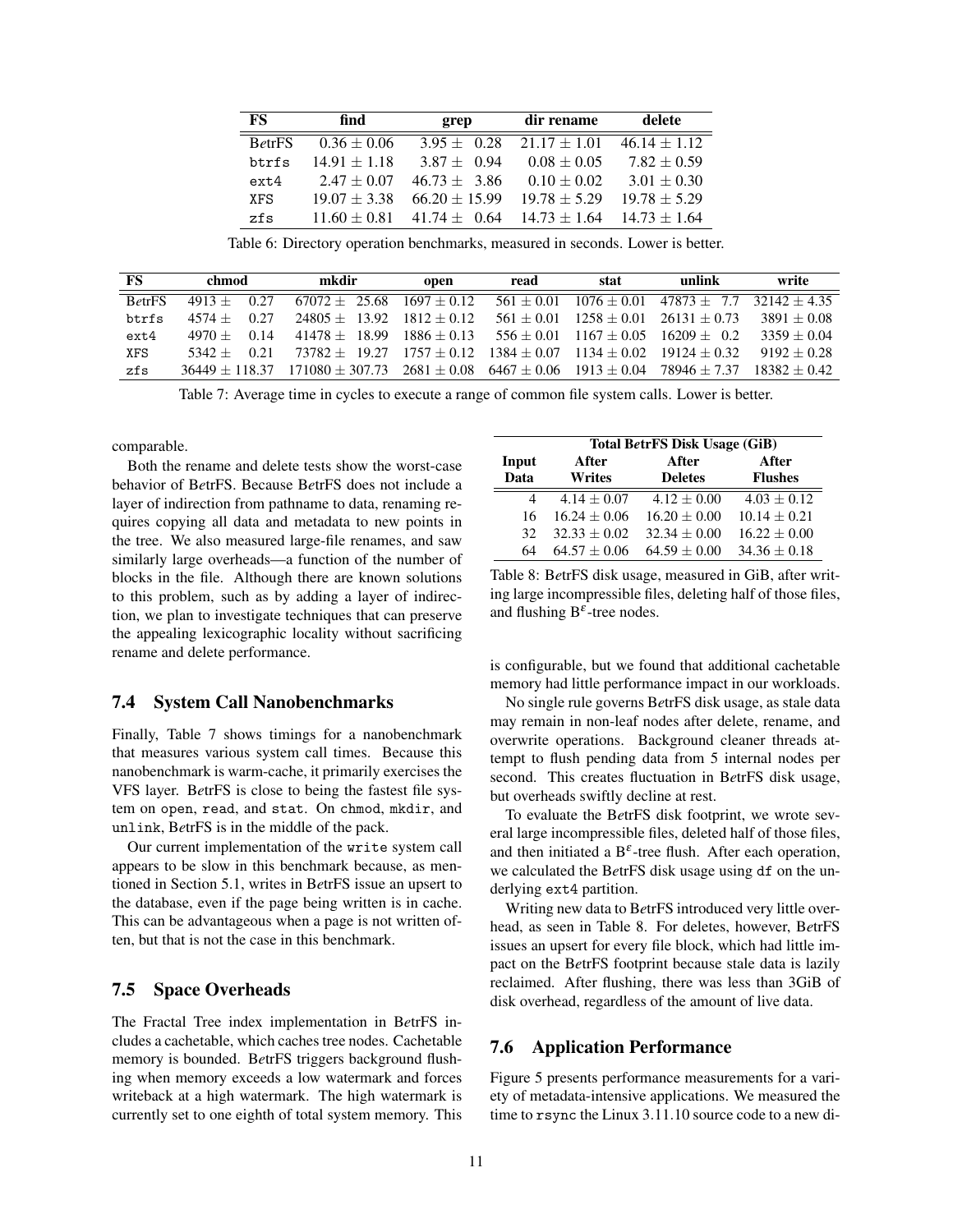



(a) rsync of Linux 3.11.10 source. The data source and destination are within the same partition and file system. Throughput in MB/s, higher is better.



(b) IMAP benchmark, 50% message reads, 50% marking and moving messages among inboxes. Execution time in seconds, lower is better.



(c) Git operations. The B*e*trFS source repository was git-cloned locally, and a git-diff was taken between two milestone commits. Lower is better.

(d) Unix tar operations. The Linux version 3.11.10 source code was both tared and un-tared. Time is in seconds. Lower is better.

Figure 5: Application benchmarks

rectory on the same file system, using the --in-place option to avoid temporary file creation (Figure 5a). We performed a benchmark using version 2.2.13 of the Dovecot mail server to simulate IMAP client behavior under a mix of read requests, requests to mark messages as read, and requests to move a message to one of 10 other folders. The balance of requests was 50% reads, 50% flags or moves. We exercised the git version control system using a git-clone of the local B*e*trFS source tree and a git-diff between two milestone commits (Figure 5c). Finally, we measured the time to tar and un-tar the Linux 3.11.10 source (Figure 5d).

B*e*trFS yielded substantially higher performance on several applications, primarily applications with microwrites or large streaming reads or writes. In the case of the IMAP benchmark, marking or moving messages is a small-file rename in a large directory—a case B*e*trFS handled particularly well, cutting execution time in half compared to most other file systems. Note that the IMAP test is a sync-heavy workload, issuing over 26K fsync()

calls over 334 seconds, each forcing a full B*e*trFS log flush. rsync on B*e*trFS realized significantly higher throughput because writing a large number of modestly sized files in lexicographic order is, on B*e*trFS, aggregated into large, streaming disk writes. Similarly, tar benefited from both improved reads of many files in lexicographic order, as well as efficient aggregation of writes. tar on B*e*trFS was only marginally better than btrfs, but the execution time was at least halved compared to ext4 and XFS.

The only benchmark significantly worse on B*e*trFS was git-clone, which does an lstat on every new file before creating it—despite cloning into an empty directory. Here, a slower, small read obstructs a faster write. For comparison, the rsync --in-place test case illustrates that, if an application eschews querying for the existence of files before creating them, B*e*trFS can deliver substantial performance benefits.

These experiments demonstrate that several realworld, off-the-shelf applications can benefit from exe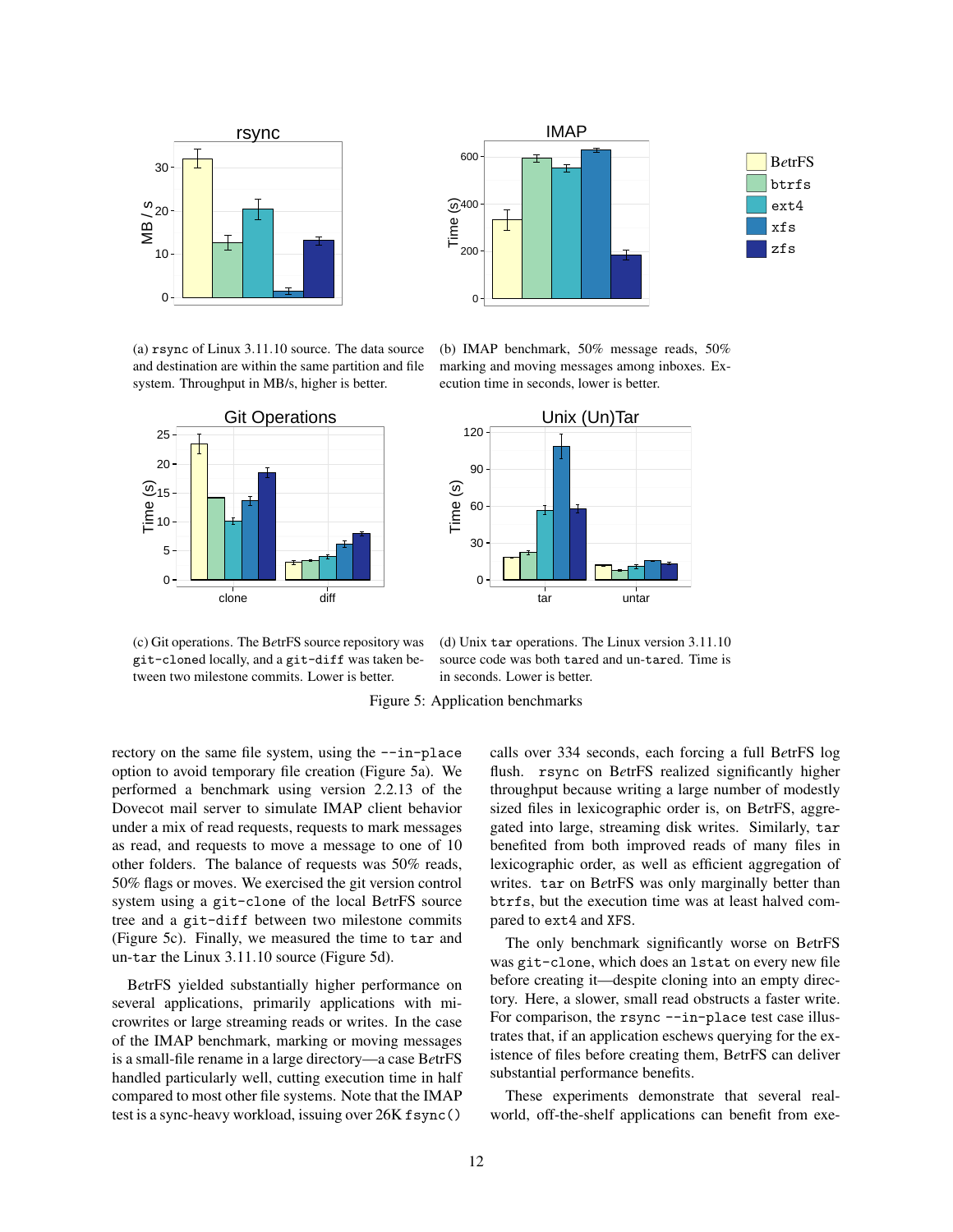cuting on a write-optimized file system *without application modifications.* With modest changes to favor blind writes, applications can perform even better. For most applications not suited to write optimization, performance is not harmed or could be tuned.

# 8 Related Work

Previous write-optimized file systems. TokuFS [15] is an in-application library file system, also built using  $B^{\varepsilon}$ trees. TokuFS showed that a write-optimized file system can support efficient write-intensive and scan-intensive workloads. TokuFS had a FUSE-based version, but the authors explicitly omitted disappointing measurements using FUSE.

KVFS [31] is based on a transactional variation of an LSM-tree, called a VT-tree. Impressively, the performance of their transactional, FUSE-based file system was comparable to the performance of the in-kernel ext4 file system, which does not support transactions. One performance highlight was on random-writes, where they outperformed ext4 by a factor of 2. They also used stitching to perform well on sequential I/O in the presence of LSM-tree compaction.

TableFS [25] uses LevelDB to store file-system metadata. They showed substantial performance improvements on metadata-intensive workloads, sometimes up to an order of magnitude. They used ext4 as an object store for large files, so sequential I/O performance was comparable to ext4. They also analyzed the FUSE overhead relative to a library implementation of their file system and found that FUSE could cause a  $1000\times$  increase in disk-read traffic (see Figure 9 in their paper).

If these designs were ported to the kernel, we expect that they would see some, but not all, of the performance benefits of B*e*trFS. Because the asymptotic behavior is better for  $B^{\varepsilon}$ -trees than LSMs in some cases, we expect the performance of an LSM-based file system will not be completely comparable.

Other WOIs. COLAs [4] are an LSM tree variant that uses fractional cascading [13] to match the performance of  $B^{\varepsilon}$ -trees for both insertions and queries, but we are not aware of any full featured, production-quality COLA implementation. xDict [8] is a cache-oblivious WOI with asymptotic behavior similar to a  $B^{\varepsilon}$ -tree.

Key-Value Stores. WOIs are widely used in key-value stores, including BigTable [12], Cassandra [20], HBase [3], LevelDB [17], TokuDB [33] and TokuMX [34]. BigTable, Cassandra, and LevelDB use LSM-tree variants. TokuDB and TokuMX use Fractal Tree indexes. LOCS [35] optimizes LSM-trees for a key-value store on a multi-channel SSD.

Instead of using WOIs, FAWN [1] writes to a log and

maintains an in-memory index for queries. SILT [22] further reduces the design's memory footprint during the merging phase.

Alternatives to update-in-place. The Write Anywhere File Layout (WAFL) uses files to store its metadata, giving it incredible flexibility in its block allocation and layout policies [19]. WAFL does not address the microwrite problem, however, as its main goal is to provide efficient copy-on-write snapshots.

Log-structured File Systems and their derivatives [1, 21, 22, 26] are write-optimized in the sense that they log data, and are thus very fast at ingesting file system changes. However, they still rely on read-modify-write for file updates and suffer from fragmentation.

Logical logging is a technique used by some databases in which operations, rather than the before and after images of individual database pages, are encoded and stored in the log [18]. Like a logical log entry, an upsert message encodes a mutation to a value in the key-value store. However, an upsert is a first-class storage object. Upsert messages reside in  $B^{\varepsilon}$ -tree buffers and are evaluated on the fly to satisfy queries, or to be merged into leaf nodes.

## 9 Conclusion

The B*e*trFS prototype demonstrates that write-optimized indexes are a powerful tool for file-system developers. In some cases, B*e*trFS out-performs traditional designs by orders of magnitude, advancing the state of the art over previous results. Nonetheless, there are some cases where additional work is needed, such as further datastructure optimizations for large streaming I/O and efficient renames of directories. Our results suggest that further integration and optimization work is likely to yield even better performance results.

## Acknowledgments

We thank the engineers at Tokutek for developing and open-sourcing a wonderful  $B^{\varepsilon}$ -tree implementation from which we built B*e*trFS. We thank the anonymous reviewers and our shepherd, Geoff Kuenning, for their insightful comments on earlier drafts of the work. Vrushali Kulkarni, Oleksii Starov, Sourabh Yerfule, and Ahmad Zaraei contributed to the B*e*trFS prototype. This research was supported in part by NSF grants CNS-1409238, CNS-1408782, CNS-1408695, CNS-1405641, CNS-1149229, CNS-1161541, CNS-1228839, CNS-1408782, IIS-1247750, CCF-1314547 and the Office of the Vice President for Research at Stony Brook University.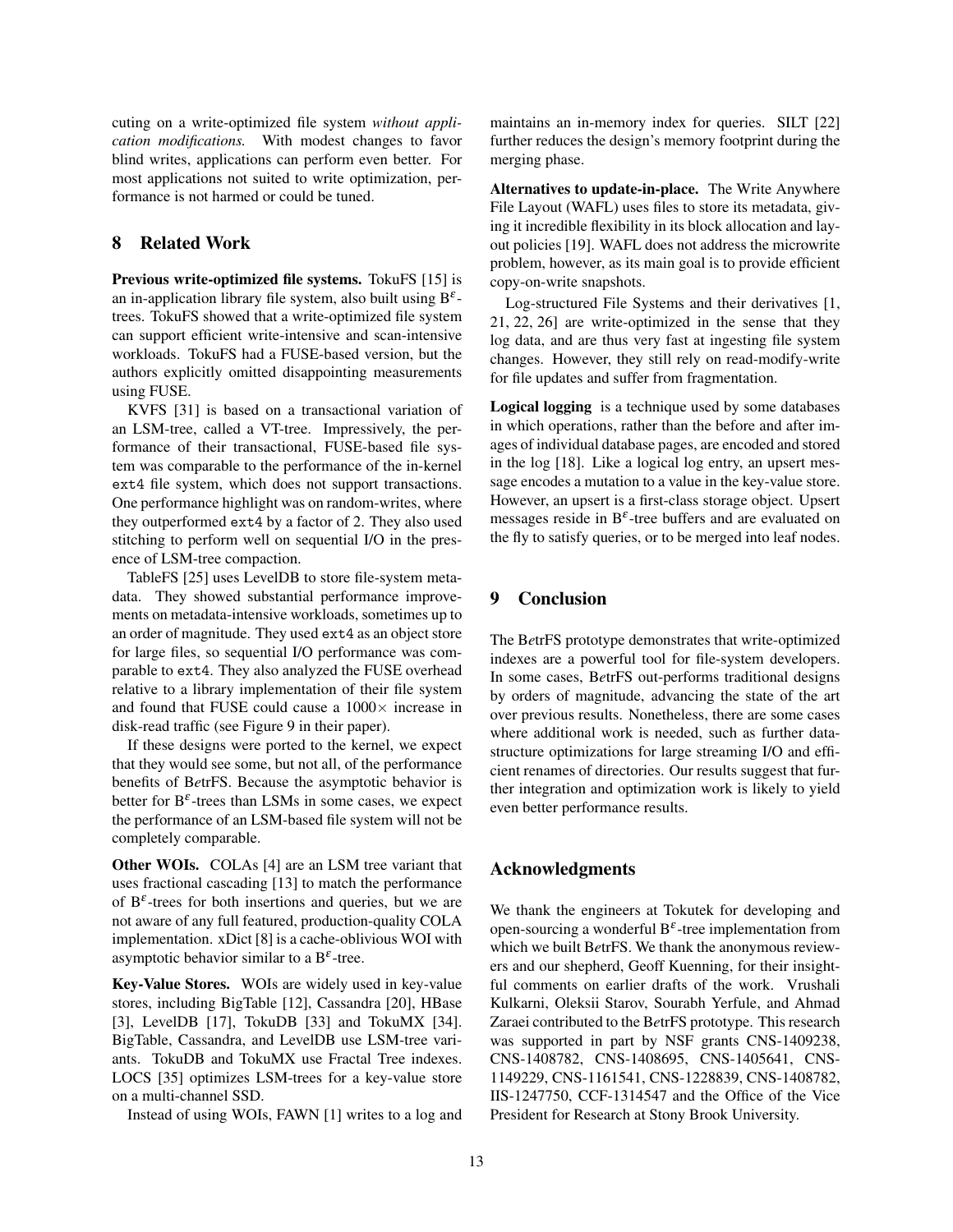# References

- [1] ANDERSEN, D. G., FRANKLIN, J., KAMINSKY, M., PHANISHAYEE, A., TAN, L., AND VASUDEVAN, V. Fawn: A fast array of wimpy nodes. In *Proceedings of the ACM SIGOPS 22nd symposium on Operating systems principles* (2009), pp. 1–14.
- [2] APACHE. Accumulo. http://accumulo.apache.org.
- [3] APACHE. HBase. http://hbase.apache.org.
- [4] BENDER, M. A., FARACH-COLTON, M., FINEMAN, J. T., FOGEL, Y. R., KUSZMAUL, B. C., AND NELSON, J. Cache-oblivious streaming B-trees. In *Proceedings of the 19th Annual ACM Symposium on Parallel Algorithms and Architectures (SPAA)* (2007), pp. 81–92.
- [5] BENT, J., GIBSON, G. A., GRIDER, G., MCCLELLAND, B., NOWOCZYNSKI, P., NUNEZ, J., POLTE, M., AND WINGATE, M. PLFS: A checkpoint filesystem for parallel applications. In *Proceedings of the ACM/IEEE Conference on High Performance Computing (SC)* (2009).
- [6] BLOOM, B. H. Space/time trade-offs in hash coding with allowable errors. *Commun. ACM 13*, 7 (1970), 422–426.
- [7] BONWICK, J. ZFS: the last word in file systems. https://blogs.oracle.com/video/entry/ zfs\_the\_last\_word\_in, Sept. 14 2004.
- [8] BRODAL, G. S., DEMAINE, E. D., FINEMAN, J. T., IACONO, J., LANGERMAN, S., AND MUNRO, J. I. Cache-oblivious dynamic dictionaries with update/query tradeoffs. In *Proceedings of the Twenty-First Annual ACM-SIAM Symposium on Discrete Algorithms (SODA)* (2010), pp. 1448–1456.
- [9] BRODAL, G. S., AND FAGERBERG, R. Lower bounds for external memory dictionaries. In *Proceedings of the 14th Annual ACM-SIAM symposium on Discrete Algorithms (ACM)* (2003), pp. 546–554.
- [10] BUCHSBAUM, A. L., GOLDWASSER, M., VENKATASUBRAMANIAN, S., AND WESTBROOK, J. R. On external memory graph traversal. In *Proceedings of the 11th Annual ACM-SIAM Symposium on Discrete Algorithms (SODA)* (2000), pp. 859–860.
- [11] CARD, R., Ts'O, T., AND TWEEDIE, S. Design and implementation of the Second Extended Filesystem. In *Proceedings of the First Dutch International Symposium on Linux* (1994), pp. 1–6.
- [12] CHANG, F., DEAN, J., GHEMAWAT, S., HSIEH, W. C., WALLACH, D. A., BURROWS, M., CHANDRA, T., FIKES, A., AND GRUBER, R. E. Bigtable: A distributed storage system for structured data. *ACM Transactions on Computer Systems (TOCS) 26*, 2 (2008), 4.
- [13] CHAZELLE, B., AND GUIBAS, L. J. Fractional cascading: I. A data structuring technique. *Algorithmica 1*, 1-4 (1986), 133–162.
- [14] DOUTHITT, D. Instant 10-20% boost in disk performance: the "noatime" option. http://administratosphere.wordpress. com/2011/07/29/instant-10-20-boost-indisk-performance-the-noatime-option/, July 2011.
- [15] ESMET, J., BENDER, M. A., FARACH-COLTON, M., AND KUSZMAUL, B. C. The TokuFS streaming file system. In *Proceedings of the 4th USENIX Workshop on Hot Topics in Storage (HotStorage)* (June 2012).
- [16] File system in userspace. http://fuse.sourceforge.net/.
- [17] GOOGLE, INC. LevelDB: A fast and lightweight key/value database library by Google. http://code.google.com/p/leveldb/.
- [18] GRAY, J., AND REUTER, A. *Transaction Processing: Concepts and Techniques*. Morgan Kaufmann, 1993.
- [19] HITZ, D., LAU, J., AND MALCOLM, M. File system design for an NFS file server appliance. Tech. rep., NetApp, 1994.
- [20] LAKSHMAN, A., AND MALIK, P. Cassandra: a decentralized structured storage system. *ACM SIGOPS Operating Systems Review 44*, 2 (2010), 35–40.
- [21] LEE, C., SIM, D., HWANG, J., AND CHO, S. F2FS: A new file system for flash storage. In *Proceedings of the USENIX Conference on File and Storage Technologies (FAST)* (2015).
- [22] LIM, H., FAN, B., ANDERSEN, D. G., AND KAMINSKY, M. Silt: A memory-efficient, high-performance key-value store. In *Proceedings of the Twenty-Third ACM Symposium on Operating Systems Principles* (2011), pp. 1–13.